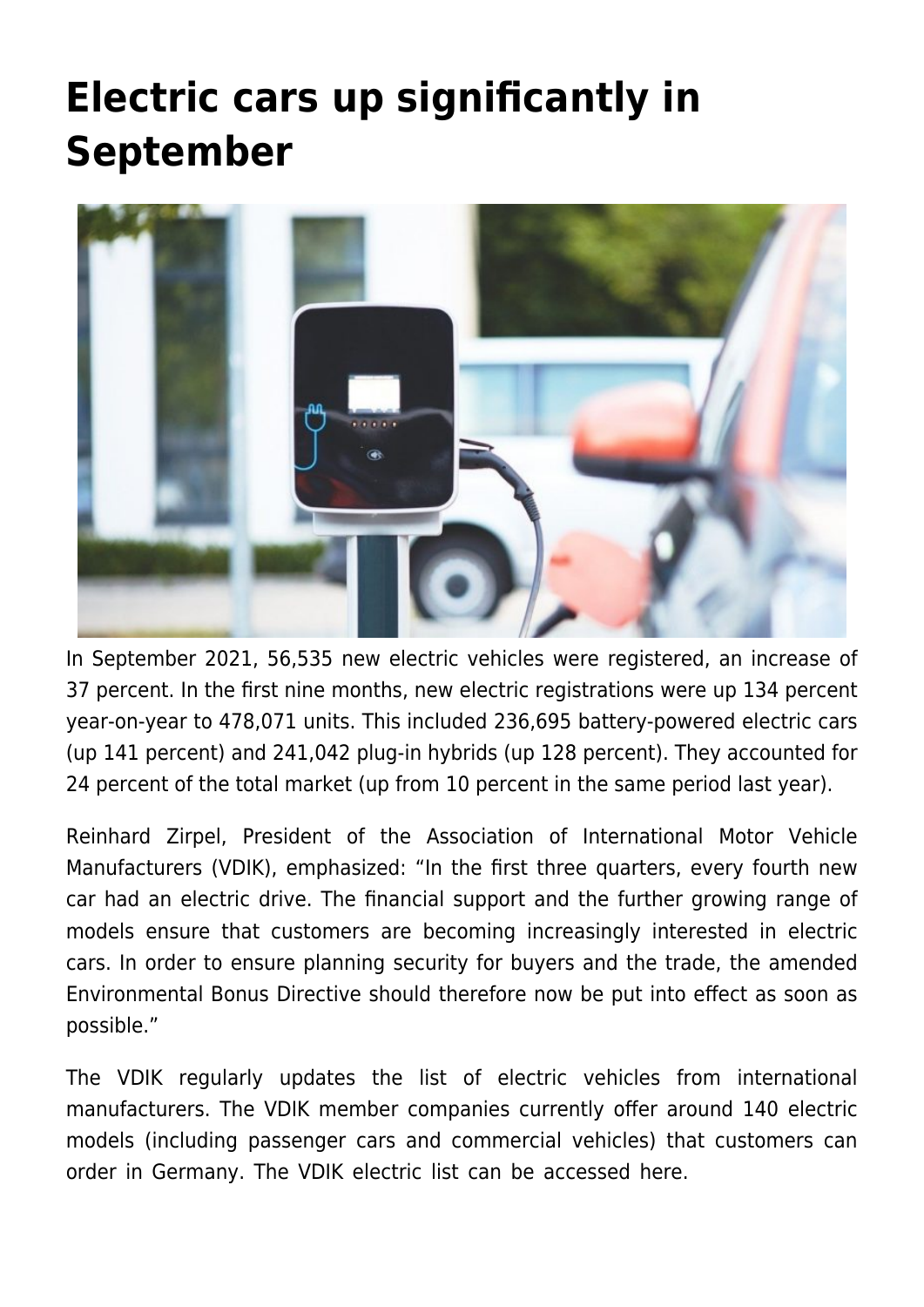Demand for vehicles with alternative drives overall also increased in the first nine months of 2021. There were 821,562 new electric cars, hybrids with and without plugs, mild hybrids and gas passenger cars registered. That's a 96 percent increase. In September, 94,948 new vehicles with alternative powertrains were registered (up 24 percent). It should be noted that hybrids include a growing number of mild hybrids that cannot run on full electric power. It is not yet statistically possible to distinguish between full and mild hybrids.

In the overall passenger car market, the balance continues to shift toward alternative drive systems. In the first nine months, they accounted for 41 percent of the total market. Pure gasoline engines accounted for 38 percent and pure diesels for 21 percent.

|                                           | <b>September</b> |                | <b>January-September</b> |                 |           |                                        |
|-------------------------------------------|------------------|----------------|--------------------------|-----------------|-----------|----------------------------------------|
|                                           |                  | $+/-$ (%)      |                          |                 | $+/-$ (%) | <b>Share of</b><br>total car<br>market |
| <b>BEV</b>                                | 33,655           | 59             |                          | 236,695         | 141       |                                        |
| <b>PHEV</b><br>including:                 | 22,842           | 13             |                          | $241,042$   128 |           |                                        |
| PHEV - Petrol                             | 20,878           | 18             |                          | 224,093         | 135       |                                        |
| PHEV - Diesel                             | 1,963            | $-17$          |                          | 16,962          | 61        |                                        |
| <b>FCEV</b>                               | 38               | $\overline{0}$ |                          | 334             | 39        |                                        |
| Electric Vehicles (total)                 | 56,535           | 37             |                          | 478,071         | 134       | 24                                     |
| <b>HEV</b><br>including:                  | 37,317           | 10             |                          | 334,008         | 62        |                                        |
| <b>HEV</b> - Petrol                       | 28,209           | 16             |                          | 219,744         | 59        |                                        |
| HEV - Diesel                              | 9,108            | $-4$           |                          | 144,258         | 68        |                                        |
| <b>CNG</b>                                | 190              | $-69$          |                          | 3,262           | $-43$     |                                        |
| <b>LPG</b>                                | 906              | 12             |                          | 6,221           | 90        |                                        |
| <b>Alternative Drivetrains</b><br>(total) | 94,948           | 24             |                          | 821,562         | 96        | 41                                     |
| Petrol                                    | $70,688$ -41     |                |                          | 769,341         | $-14$     | 38                                     |